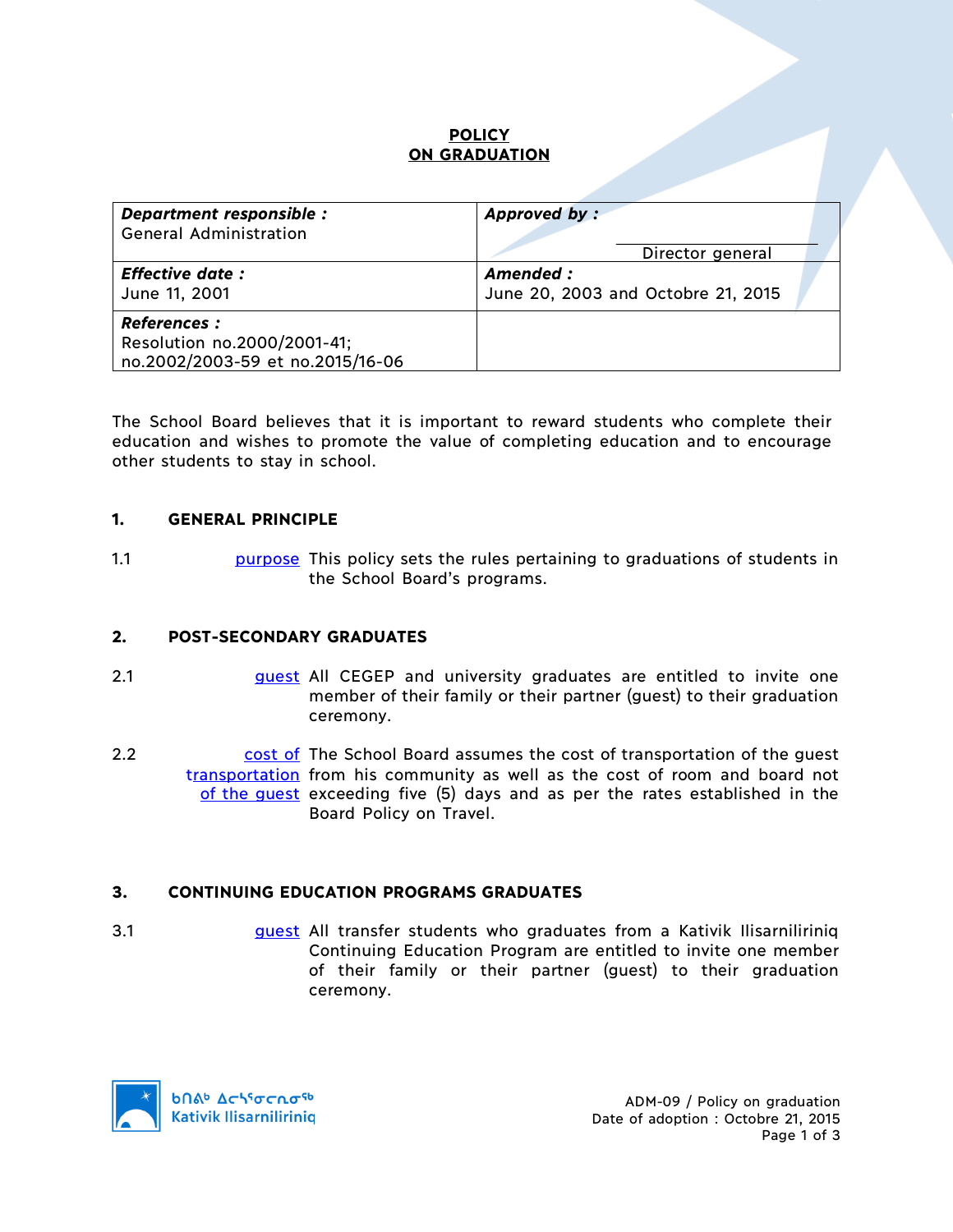- 3.2 cost of The School Board assumes the cost of transportation of the guest transportation from his community as well as the cost of room and board not of the guest exceeding five (5) days and as per the rates established in the Board Policy on Travel.
- 3.3 additional A graduation ceremony organized by the local administration may expenses/ be held in each community for this occasion. An amount of \$100 graduate per graduate is available to cover additional expenses.
- 3.4 **additional Each Adult Education Center may request up to \$200.00 to cover** expenses/ additional expenses. Education Center
- 3.5 **appreciation** All graduates of the Vocational Education program and the gift Secondary School program receive a ring.

### **4. REGULAR SECTOR GRADUATES**

- 4.1 **appreciation** All graduates of the secondary 5 program at the regular sector gift receive a ring.
- 4.2 ceremony A graduation ceremony organized by the school administration may be held in each community for this occasion.
- 4.3 additional An amount of \$100 per student is available to cover additional expenses expenses.
- 4.4 guest Transfer students graduates are entitled to invite one member of their family or their partner (guest) to their graduation ceremony.
- 4.5 cost of The School Board assumes the cost of transportation of the guest transportation from his community as well as the cost of room and board not of the quest exceeding five (5) days and as per the rates established in the Board Policy on Travel.
- 4.6 **and additional Each School may request up to \$200 to cover additional expenses.** expenses/school

## **5. TEACHER TRAINING GRADUATES**

5.1 **busing appreciation** All graduates of the Teacher Training program receive a gift to be gift determined by the Department.